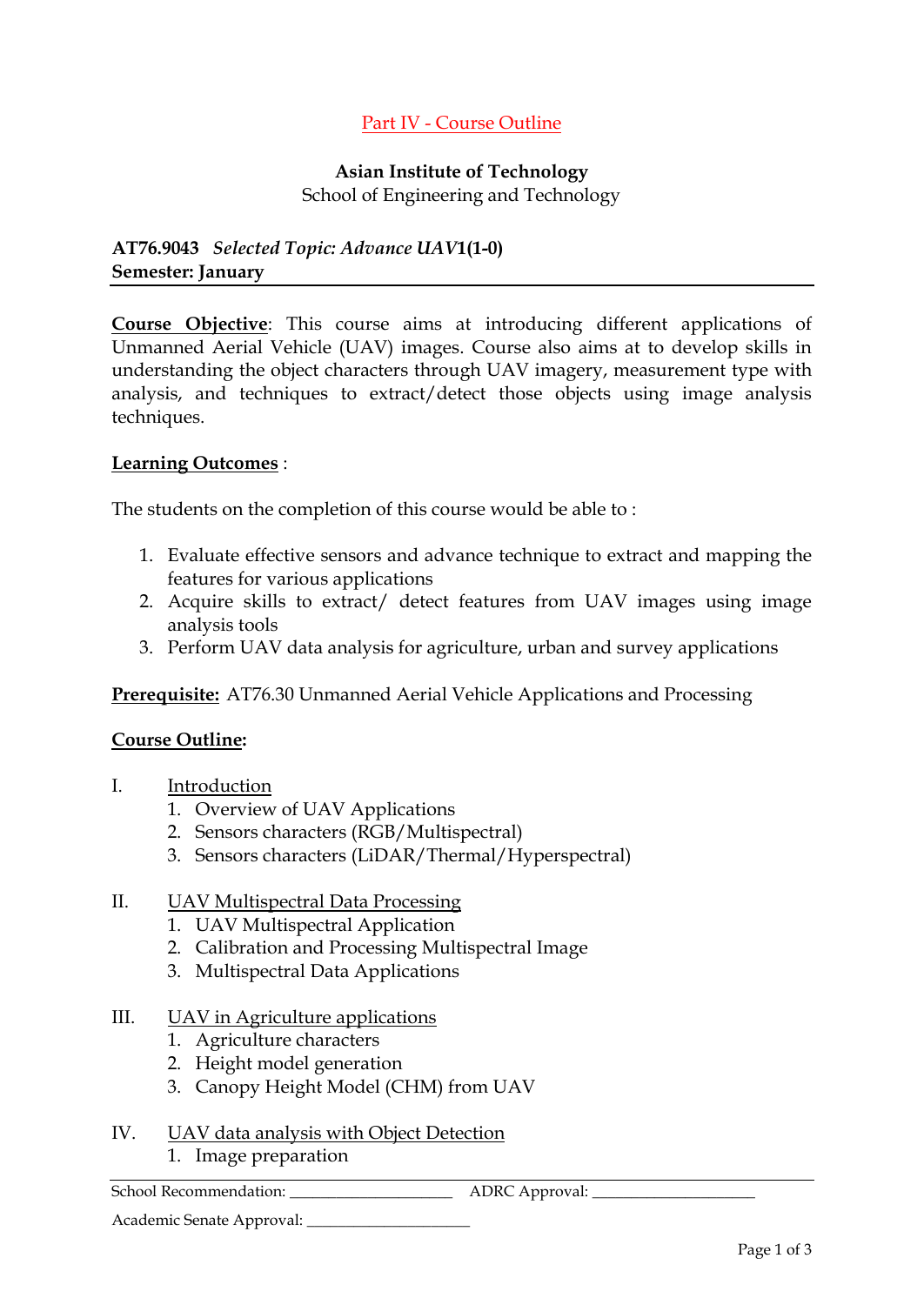- 2. Training Data Set preparation
- 3. Object Detection model
- V. UAV Solutions for 3D Civil Surveying
	- 1. Point Cloud Concept and Management
	- 2. 2D Distance/Area Measurement
	- 3. 3D Volume Measurement
- VI. UAV Project Planning and Mapping
	- 1. UAV project design and Assessment
	- 2. Project Evaluation
	- 3. UAV Survey and Cost management plan

## **Learning resources**:

Text Books: No designated textbook, but lecture notes and handouts will be provided.

## Reference Books:

*Franck Cazaurang, Kelly Cohen and Manish Kumar*: Multi-Rotor Platform-based UAV Systems, [ScienceDirect,](https://www.elsevier.com/solutions/sciencedirect)2020.

*K. Valavanis and G. J. Vachtsevanos*:

Handbook of Unmanned Aerial Vehicles, Springer , USA, 2015.

*T. M. Lam*:

Aerial Vehicles, Intech, USA, 2009.

*Ram Avtar and Teiji Watanabe*:

Unmanned Aerial Vehicle: Applications in Agriculture and Environment, Springer Nature Switzerland AG 2020.

## Journals and Magazines:

International Journal of Digital Earth, Taylor & Francis Journal of Geographic Information System, Scientific Research [International Journal of Applied Earth](https://www.sciencedirect.com/journal/international-journal-of-applied-earth-observation-and-geoinformation) Observation and Geoinformation, ScienceDirect [Agricultural Water Management,](https://www.sciencedirect.com/science/journal/03783774) ScienceDirect

## Others:

School Recommendation: \_\_\_\_\_\_\_\_\_\_\_\_\_\_\_\_\_\_\_\_\_ ADRC Approval: \_\_\_\_\_\_\_\_\_\_\_\_\_\_\_\_\_\_\_\_\_

Academic Senate Approval: \_\_\_\_\_\_\_\_\_\_\_\_\_\_\_\_\_\_\_\_\_